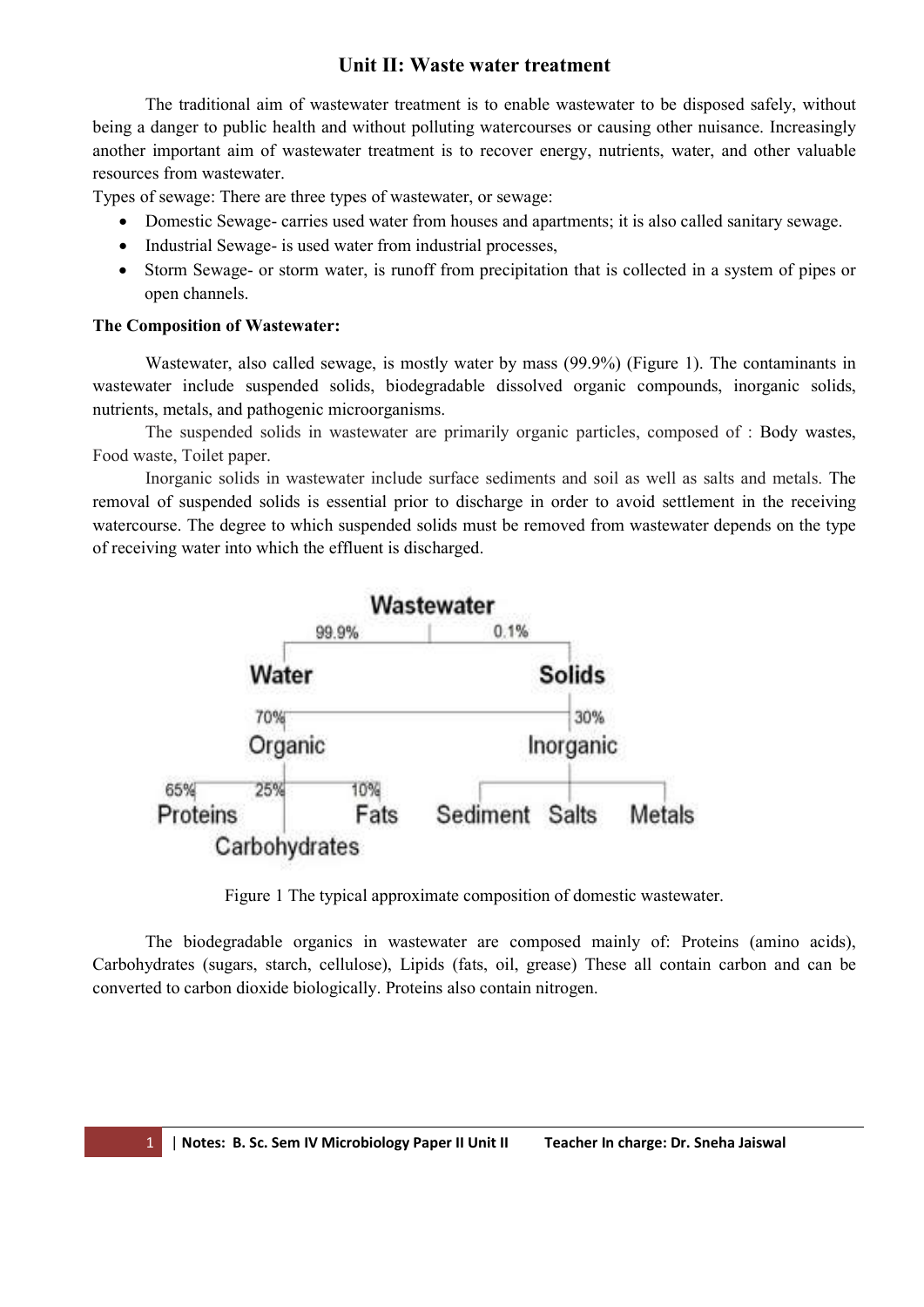# **CHARACTERISTICS OF SEWAGE**

# **Physical Characteristics of Sewage:**

# *1.Temperature*

In general, under Indian condition the temperature of the raw sewage was observed to be between 15 to  $35^0C$  at various places in different seasons. Temperature of wastewater is commonly higher than that of water supply. Depending on the geographic location the mean annual temperature varies in the range of 10 to 21<sup>0</sup>C with an average of 16<sup>0</sup>C.

Importance of temperature:

Temperature affects chemical reactions during the wastewater treatment process. It affects aquatic life also. Oxygen solubility is less in warm water than cold water. Optimum temperature for bacterial activity is in the range of 25°C to 35°C. Aerobic digestion and nitrification stop when the temperature rises to 50°C. When the temperature drops to about 15°C, methane producing bacteria become inactive. Nitrifying bacteria stop activity at about 5°C.

# *2. Colour and Odour*

Fresh domestic sewage has a slightly soapy and cloudy appearance depending upon its concentration. As time passes the sewage becomes stale, darkening in colour with a pronounced smell due to microbial activity.

Odor is produced by gas production due to the decomposition of organic matter or by substances added to the wastewater. Detection of odor: Odor is measured by special instruments such as the Portable  $H_2S$  meter which is used for measuring the concentration of hydrogen sulfide.

| Compound         | Odor quality    |
|------------------|-----------------|
| Amines           | Fishy           |
| Ammonia          | Ammonical       |
| Diamines         | Rotten eggs     |
| Mercaptans       | Decayed cabbage |
| Organic sulfides | Rotten cabbage  |
| Skatole          | Fecal matter    |

# **Color of waste water:**

| Fresh waste water | - light brownish gray. |
|-------------------|------------------------|
| With time         | - dark gray            |
| More time         | - black (septic)       |

# *3. Solids*

Though sewage contains only about 0.1 percent solids the sewage solids may be classified into dissolved solids, suspended solids and volatile suspended solids.

Solids are classified into three main types:

1.Total Solids (TS): All the matter that remains as residue upon evaporation at 103oC to 105oC.

2. Settleable solids: Settleable solids are measured as ml/L, which is an approximate measure of the sludge that can be removed by primary sedimentation.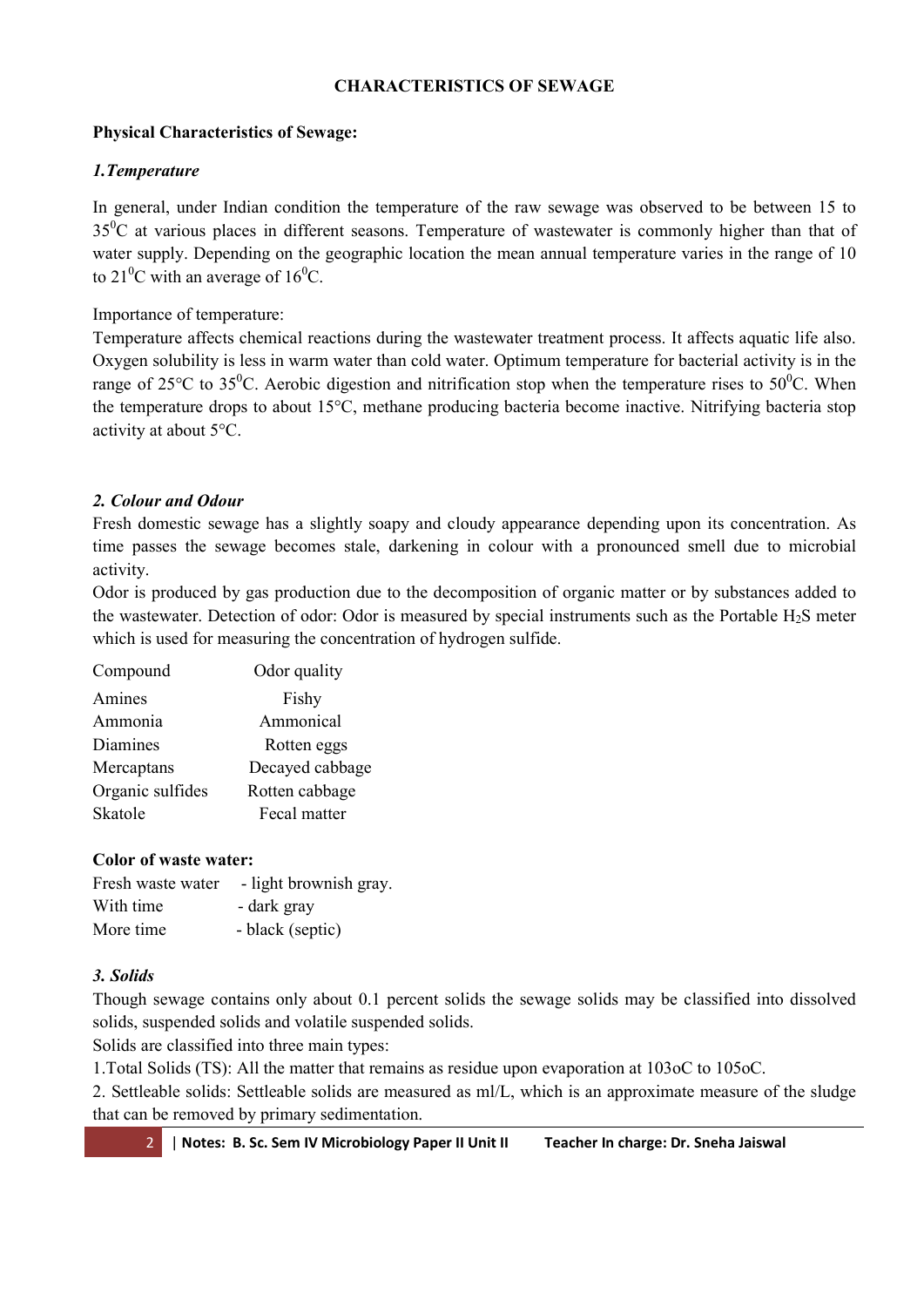3. Suspended solids (SS) and Filterable solids (FS)

# **Chemical Characteristics of sewage:**

Points of concern regarding the chemical characteristics of wastewater are: Organic matter, Inorganic matter, Gases & pH.

**Organic matter (CaHbOc).**75% SS (Suspended Solids) are organic & 40% FS (Filterable solids) are organic. Organic matter is derived from animals & plants and man activities. Proteins (40-60%), Carbohydrates (25-50%), Fats, Oils, and Grease (10%).

# *1. Nitrogen and Phosphorus*

The principal nitrogen compounds in domestic sewage are proteins, amines, amino acids, and urea. Ammonia nitrogen in sewage results from the bacterial decomposition of these organic constituents. Nitrogen being an essential component of biological protoplasm, its concentration is important for proper functioning of biological treatment systems and disposal on land. Phosphorus is contributing to domestic sewage from food residues containing phosphorus and their breakdown products. The concentration of PO4 in raw sewage is generally observed in the range of 5 to 10 mg/L.

# *2. Chlorides*

Concentration of chlorides in sewage is greater than the normal chloride content of water supply.

*3. pH*: Generally the pH of raw sewage is in the range 5.5 to 8.0. The acidity or alkalinity of wastewater affects both treatment and the environment. The pH of wastewater needs to remain between 6 and 9 to protect organisms. Acids and other substances that alter pH can inactivate treatment processes when they enter wastewater from industrial or commercial sources.

4. Gases:-The following are the main gases of concern in wastewater treatment: $N_2$ ,  $O_2$ ,  $CO_2$ ,  $H_2S$ ,  $NH_3$ ,  $CH_4$ 

# *Biological Characteristics:*

Main groups of Microorganisms:-

The main microorganisms of concern in wastewater treatment are Bacteria, Fungi, Algae, Protozoa, Viruses, and pathogenic microorganisms groups.

Bacteria:-Types: Spheroid, rod curved rod, spiral, filamentous. Some important bacteria:

Pseudomonas:-reduce  $NO<sub>3</sub>$ to  $N<sub>2</sub>$ , So it is very important in biological nitrate removal in treatment works. *Sphaerotilus natuns*: Causes sludge bulking in the aeration tanks.

*Bdellovibrio*: Destroys pathogens in biological treatment.

*Acinetobacter*: Stores large amounts of phosphate under aerobic conditions and release it under an – anaerobic condition so, they are useful in phosphate removal.

*Nitrosomonas*: transform NH<sub>4</sub>into NO<sub>2</sub><sup>-</sup>

*Nitrobacter*: transform NO2-to NO3-

Coliform bacteria:-The most common type is *Echerichia coli*, (indicator for the presence of pathogens). Zoogloea:-helps through its slime production in the formation of flocs in the aeration tanks.

# **Fungi:**

Fungi are important in decomposing organic matter to simple forms. Ex: *Saprolegnia, Leptomitus*, etc.

Algae: Cause eutrophication phenomena. (negative effect), Useful in oxidation ponds. (positive effect), Cause taste and problems when decayed. (negative effect) Ex: *Sphaerotilus, Crenothrix, Beggiotoa, Rhodospirillales*, etc.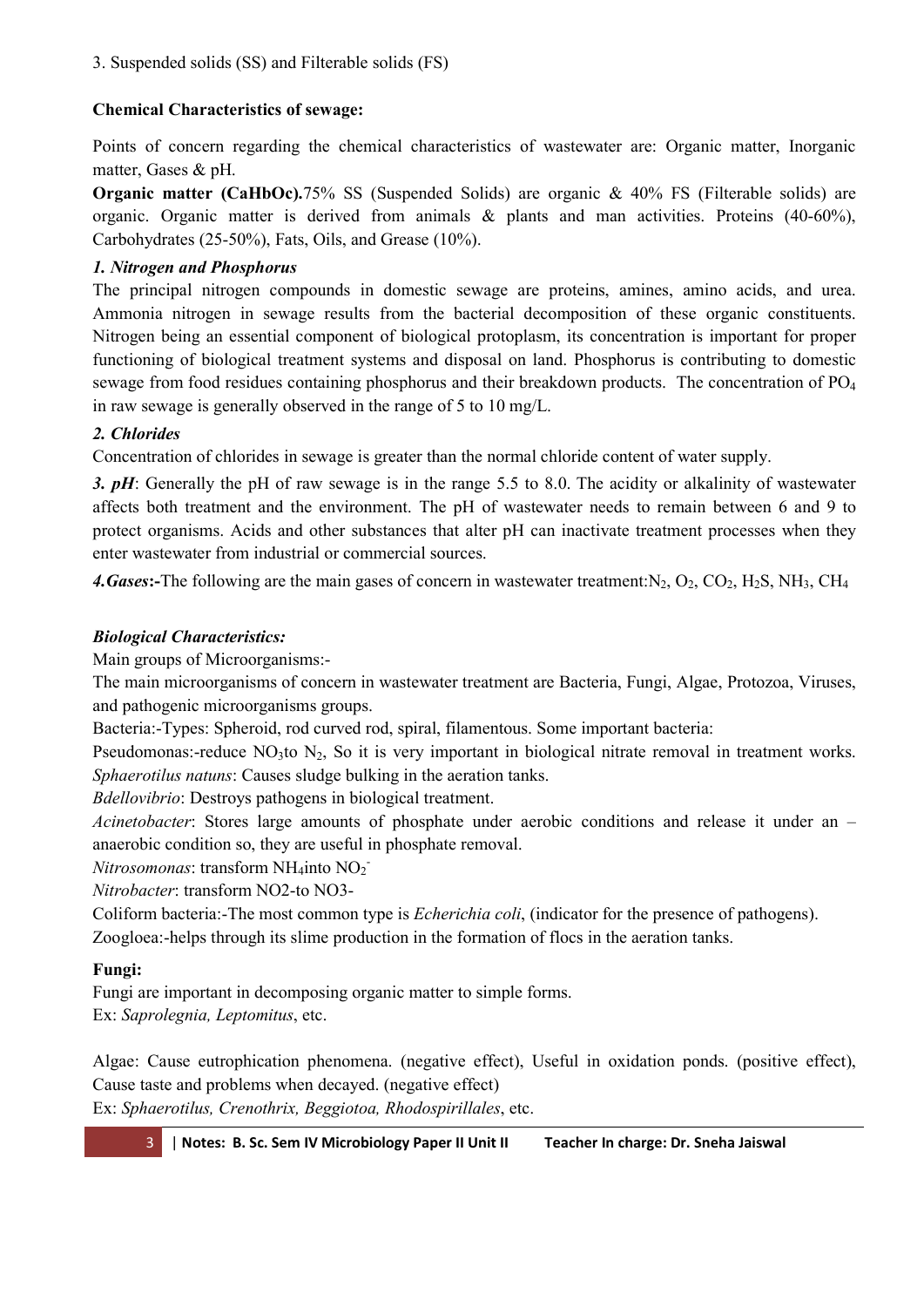Protozoa:

Feed on bacteria so they help in the purification of treated waste water. Some of them are pathogenic. Ex: *Entamoeba histolytica, Giradia*, etc.

Viruses: Viruses are a major hazard to public health. Some viruses can live as long as 41 days in water and wastewater at  $20^{\circ}$ C. They cause lots of dangerous diseases. Ex: *Enterovirus, Adenovirus, Hepatitis A,* etc.

Pathogenic organisms: The main categories of pathogens are: Bacteria, Viruses, protozoa, helminthes (as mentioned above)

# **BOD, COD & ThOD**

In sanitary engineering there are two standard tests based on the oxidation of organic material: 1) the Biochemical Oxygen Demand (BOD) and 2) the Chemical Oxygen Demand (COD) tests. In both tests, the organic material concentration is measured during the test. The essential differences between the COD and the BOD tests are in the oxidant utilized and the operational conditions imposed during the test such as biochemical oxidation and chemical oxidation. The other method for measuring organic material is the development of the Total Organic Carbon (TOC) test as an alternative to quantify the concentration of the organic material.

# *Biochemical Oxygen Demand (BOD):*

The BOD of the sewage is the amount of oxygen required for the biochemical decomposition of biodegradable organic matter under aerobic conditions. The oxygen consumed in the process is related to the amount of decomposable organic matter. The general range of BOD observed for raw sewage is 100 to 400  $mg/L$ . BOD<sub>5</sub> is the oxygen equivalent of organic matter. It is determined by measuring the dissolved oxygen used by microorganisms during the biochemical oxidation of organic matter in 5 days at  $20^{\circ}$ C.

# BOD measurements are used to:

Determine the approximate quantity of oxygen required to react with organic matter, the sizing of the wastewater treatment works, to measure the efficiency of some treatment processes.

#### BOD is calculated as: BOD  $(mg/l) = (D1 - D2)/P$

where  $D1$  = initial DO (mg/l),  $D2$  = final DO (mg/l), and P = fraction of wastewater per total volume of dilution water and wastewater.

Untreated domestic sewage typically has BOD in the range of 100-400 mg/l and a typical treatment target is to achieve BOD less than 30 mg/l, e.g. 80-90% reduction.

# *Chemical Oxygen Demand (COD):*

The COD gives the measure of the oxygen required for chemical oxidation. It does not differentiate between biological oxidisable and nonoxidisable material. It is the oxygen equivalent of organic matter. It is determined by measuring the dissolved oxygen used during the chemical oxidation of organic matter in 3 hours.

The chemical oxidants such as potassium dichromate  $(K_2Cr_2O_7)$  or potassium permanganate(KMnO<sub>4</sub>) are used to measure the oxidisability of the organic matter of water where the oxidants oxidise the constitute.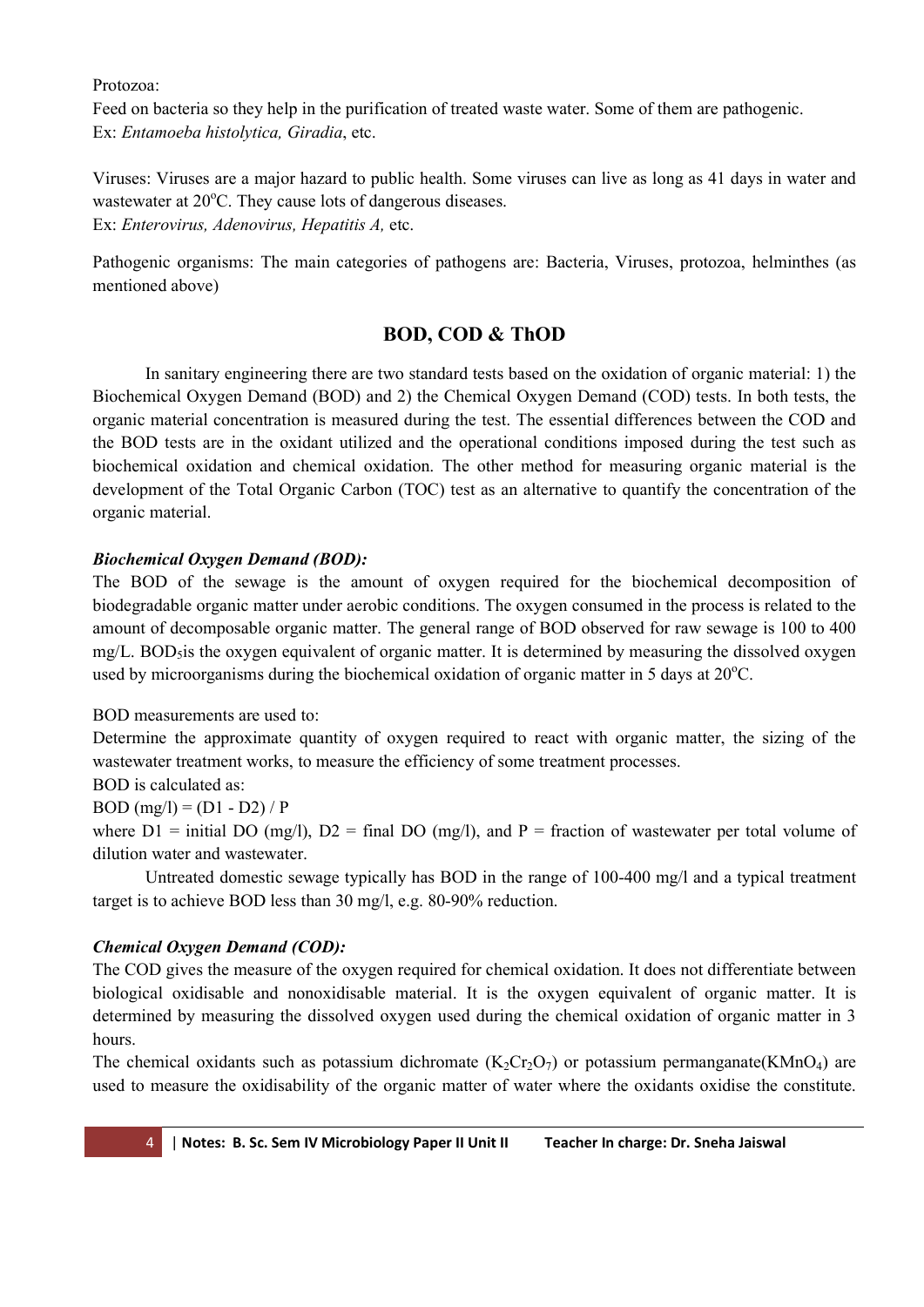Then potassium iodide is added which reacts with the excess amount of oxygen liberating iodine. By using starch indicator, iodine is titrated with sodium thiosulfate and amount is estimated.

However, the ratio of the COD to BOD does not change significantly for particular waste and hence this test could be used conveniently for interpreting performance efficiencies of the treatment units. In general, the COD of raw sewage at various places is reported to be in the range 200 to 700 mg/L.

In COD test, the oxidation of organic matter is essentially complete within two hours, whereas, biochemical oxidation of organic matter takes several weeks. In case of wastewaters with a large range of organic compounds, an extra difficulty in using BOD as a quantitative parameter is that the rate of oxidation of organic compounds depends on the nature and size of its molecules. Small molecules are readily available for use by bacteria, but large molecules, colloidal and suspended matter can only be metabolized after preparatory steps of hydrolysis. It is therefore not possible to establish a general relationship between the experimental five-day BOD and the ultimate BOD of a sample, *i.e.*, the oxygen consumption after several weeks. For sewage (with k=0.23 d-1 at 20oC) the BOD5 is 0.68 times ultimate BOD, and ultimate BOD is 87% of the COD. Hence, the COD /BOD ratio for the sewage is around 1.7.

**Theoretical oxygen (ThOD): I**f the chemical formula of the organic matter existing in the WW is known the ThOD may be computed as the amount of oxygen needed to oxidize the organic carbon to carbon dioxide and a other end products.

 $C_6H12O_6 + 6O_2$   $\longrightarrow$   $C_2+6H_2O$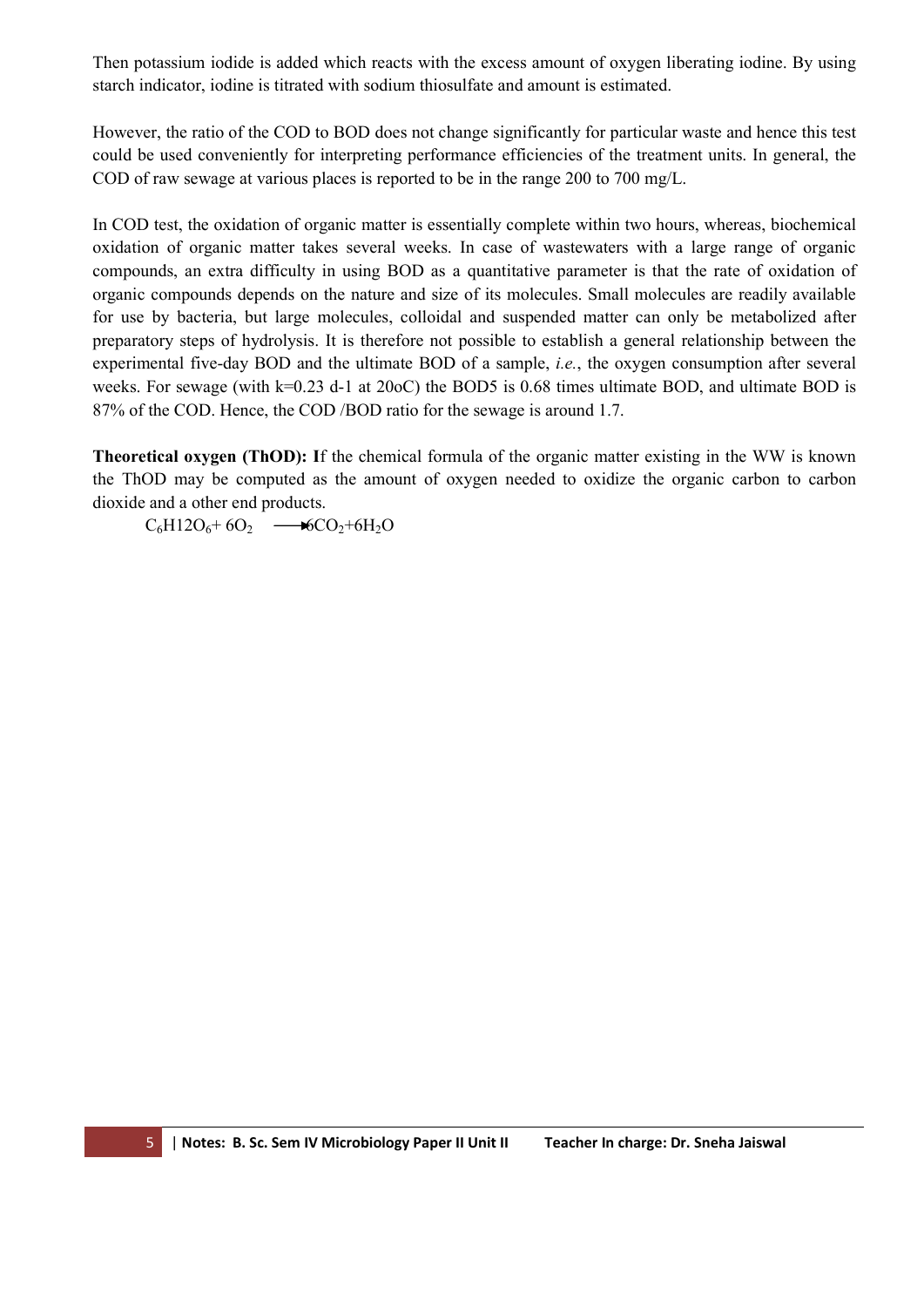# **WASTE WATER TREATMENT**

| <b>Treatment Step</b> | Processes                                                                               |
|-----------------------|-----------------------------------------------------------------------------------------|
| Primary               | Removal of insoluble particulate materials by settling, screening, addition of alum and |
|                       | other coagulation agents, and other physical procedures                                 |
| Secondary             | Biological removal of dissolved organic matter                                          |
|                       | Trickling filters                                                                       |
|                       | Activated sludge                                                                        |
|                       | Lagoons                                                                                 |
|                       | Extended aeration systems                                                               |
|                       | Anaerobic digesters                                                                     |
| Tertiary              | Biological removal of inorganic nutrients                                               |
|                       | Chemical removal of inorganic nutrients                                                 |
|                       | Virus removal/inactivation                                                              |
|                       | Trace chemical removal                                                                  |

### **Preliminary Treatment:**

The aim of preliminary treatment processes is to remove large and/or heavy debris which would otherwise interfere with subsequent unit processes or damage pumps and other mechanical equipment in the treatment works. Typically preliminary treatment includes screening and grit removal steps. **Screening:**

Screening is the first step of treatment in a wastewater treatment works. The objective of screens is to remove large floating debris, such as rags ( $\sim 60\%$ ), paper ( $\sim 25\%$ ), and plastics ( $\sim 5\%$ ). The materials that are removed from the water by the screens are referred to as screenings.

**Grit Removal:** The second step of preliminary treatment immediately downstream of screening is normally grit removal. Grit includes heavy inorganic particles such as sand, gravel, and other heavy particulate matter (e.g. corn kernels, bone fragments, coffee grounds). For design purposes grit is normally considered as fine sand, with a diameter of 0.2 mm, specific gravity of 2.65 mm, and a settling velocity of 20 mm/s.

Grit removal is an important preliminary treatment process for several reasons: To protect mechanical equipment and pumps from abrasive wear, Prevent pipe clogging by deposition of grit, Reduce accumulation of grit in settling tanks and digesters.

# **Primary treatment:**

**Sedimentation:**

Wastewater contains impurities which in flowing water will remain in suspension but in quiescent water will settle under the influence of gravity. The sedimentation process, also called 'settling' or 'clarification', exploits this phenomenon and is used for the separation of solids from water and the concentration of separated solids. Sedimentation is used in both the primary and secondary treatment stages of wastewater treatment.

**Septic tank**: A septic tank is a sewage settling tank designed to retain the solids of the sewage entering the tank long enough to permit adequate decomposition of the sludge. Thus the unit accomplishes two processes: sedimentation and biological degradation of sludge.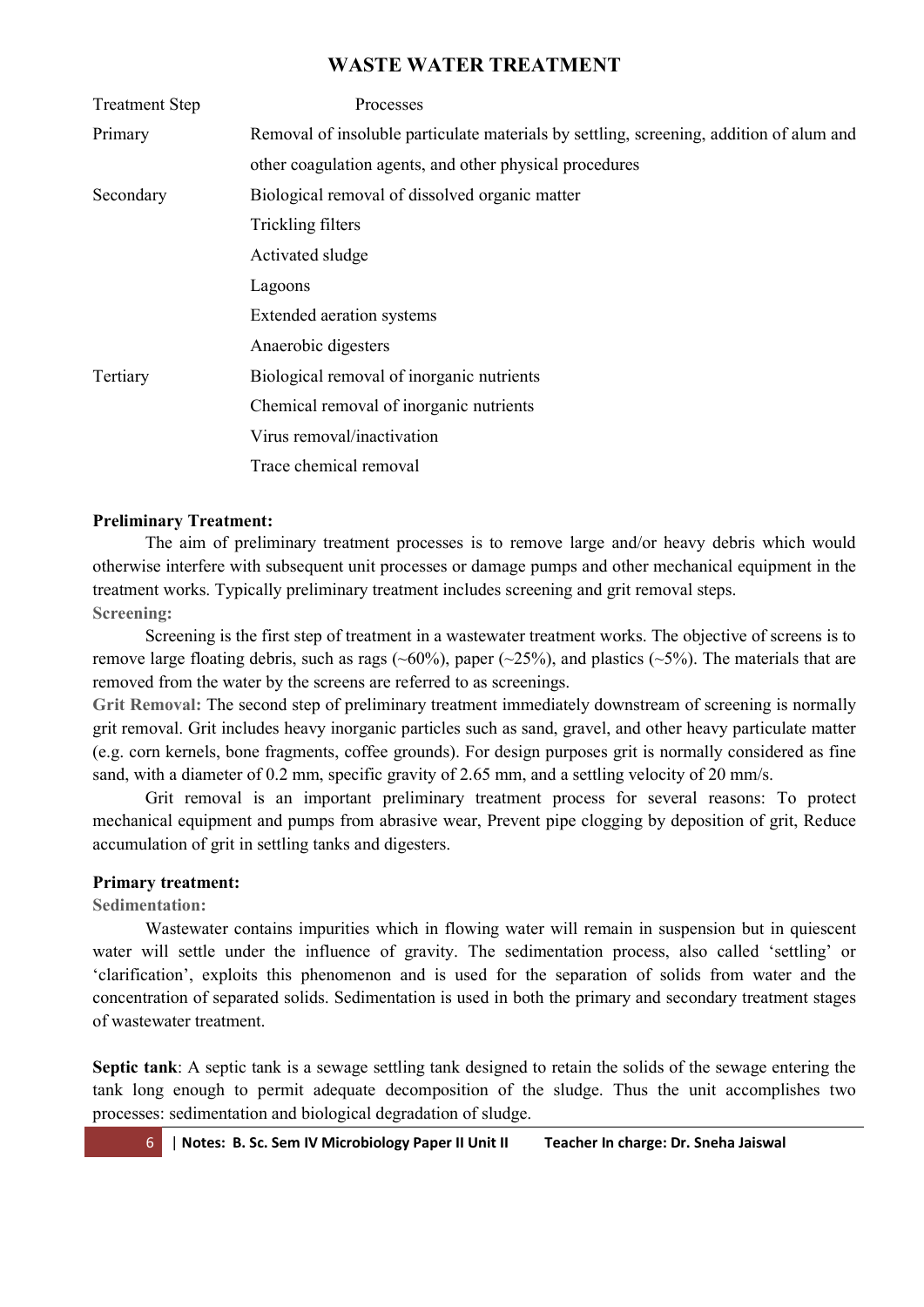Sewage enters the septic tank

Sedimentation from the upper portion permitting a liquid with fewer suspended solids

Sedimented suspended solids are discharged from the tank and subject to degradation by anaerobic bacteria

Effluent from the septic tank is distributed under the soil surface through the disposal field

The septic tank is a solid holding tank usually constructed of concrete, fiberglass, steel, or polyethylene, designed specifically to accept all wastewater from the home, and ranges in capacity from 750 to 1,500 gallons based upon the size of the residence. Most homes have one large tank with two compartments, each of which is equipped with a lid located approximately three feet beneath ground level, or which may be fitted with lid risers that extend above ground level to accommodate access to the tank compartments for inspection and cleaning. The compartments are separated by means of a dividing wall, which has an opening midway between the floor and roof of the tank.

The septic tank connects the plumbing from the home, through the inlet pipe, also called the inlet baffle, to the absorption area, through the outlet pipe, or outlet baffle.

The inlet and outlet baffles are designed in the form of a T to allow liquid entry and egress without disturbing the forming layers of bacteria, nor allowing thick particles to travel back into the plumbing, inevitably causing a clog. Wastewater enters the first chamber of the tank, known as the solid side, and begins to separate into one of three layers:

**The Scum Layer** consists of soaps, greases, toilet paper, and other organic solid materials that float to the surface to decompose and eventually join the liquid layer.

**The Liquid Layer** consists of fairly clear water, separating the scum layer and the sludge, which flows through the opening in the dividing wall and into the second compartment, also known as the liquid side, for further filtration.

**Sludge** consists of heavy, inorganic, solid materials that sink to the bottom of the tank, and continue to build-up until cleaning takes place.

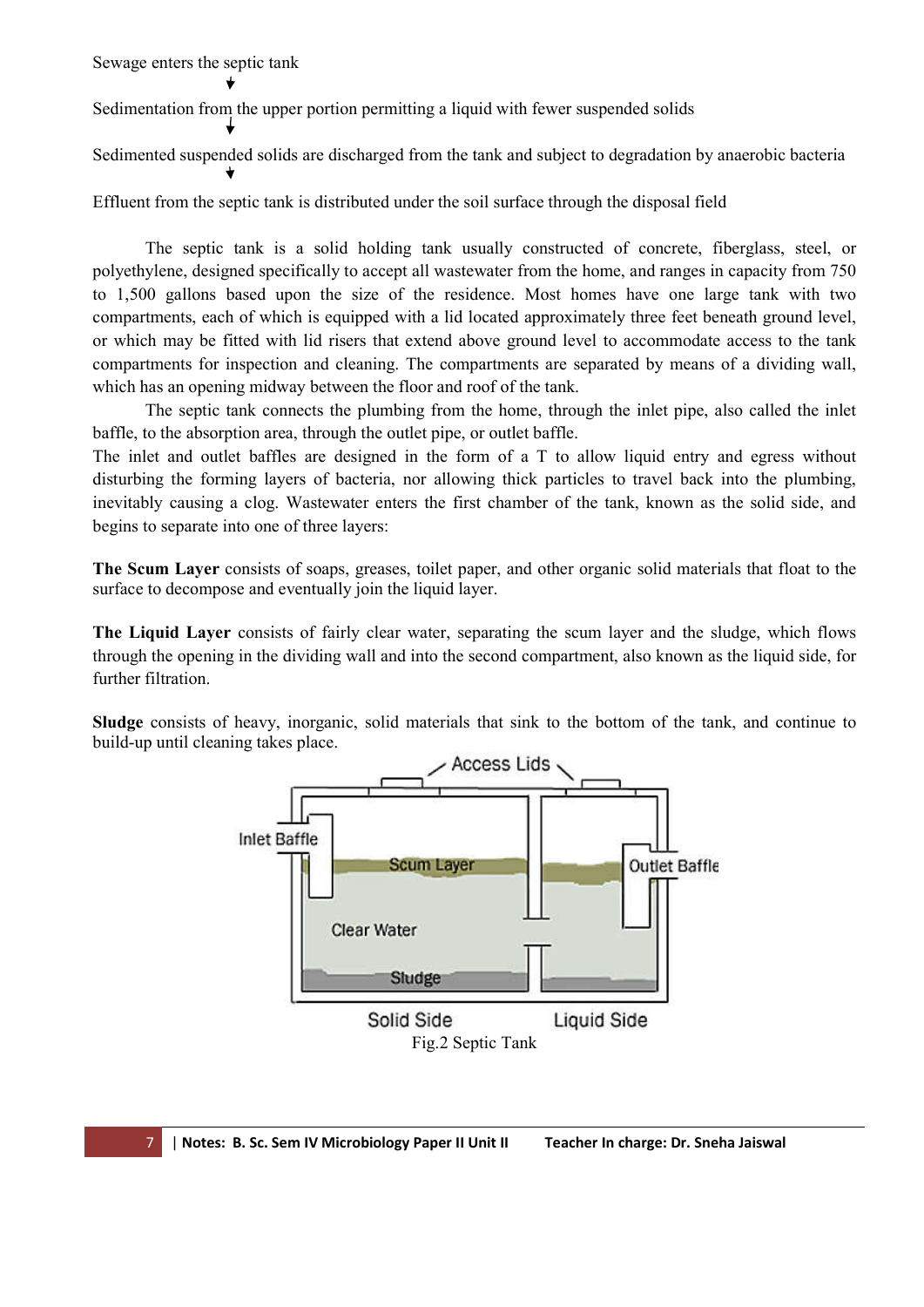Advantage: Septic tanks are most satisfactory method for disposing of sewage from small installations where public sewers are not available

Disadvantage: Inadequate for the removal of pathogens and drainage from the tank can contaminate the drinking water supply.

#### **Imhoff tank**:

Named for german engineer Karl Imhoff, is a chamber suitable for the reception and processing of sewage. It may be used for the clarification of sewage by simple settling and sedimentation along with anaerobic digestion of the extracted sludge.

It consists of an upper chamber in which sedimentation takes place from which collected solids slide down inclined bottom slopes to an entrance into a lower chamber in which the sludge is collected and digested. The lower chamber requires separate biogas vents and pipes for the removal of digested sludge.

The Imhoff tank was developed to correct the two main defects of the septic tank.

It prevents the solids once removed from the sewage from again being mixed with it, but still provides for the decomposition of these solids in the same unit

It provides an effluent amenable to further treatment.

Contact between the waste stream and the anaerobic digesting sludge is practically eliminated and the holding period in primary settling compartment at the tank is reduced. The Imhoff tank may be either circular or rectangular and is divided into three compartments:

1.the upper section or sedimentation compartment

2.the lower section known as the digestion compartment and

3.the gas vent and scum section

It is desirable to be able to reverse the direction of flow to prevent excessive deposition of solids at one end of the sedimentation compartment. Periodically reversing the flow will result in an even accumulation of sludge across the bottom of the tank. In operation, all of the wastewater flows through the upper compartment. Solids settle to the bottom of this sloped compartment, slide down and pass through an opening or slot to the digestion compartment. One of the bottom slopes extends at least six inches beyond the slot. This forms a trap to prevent gas or digesting sludge particles in the lower section from entering the waste stream in the upper section. The gas and any rising sludge particles are diverted to the gas vent and scum section.

The Imhoff tank has no mechanical parts and is relatively easy and economical to operate. It provides sedimentation and sludge digestion in one unit and should produce a satisfactory primary effluent with a suspended solids removal of 40 to 60 percent and a BOD reduction of 15 to 35 percent.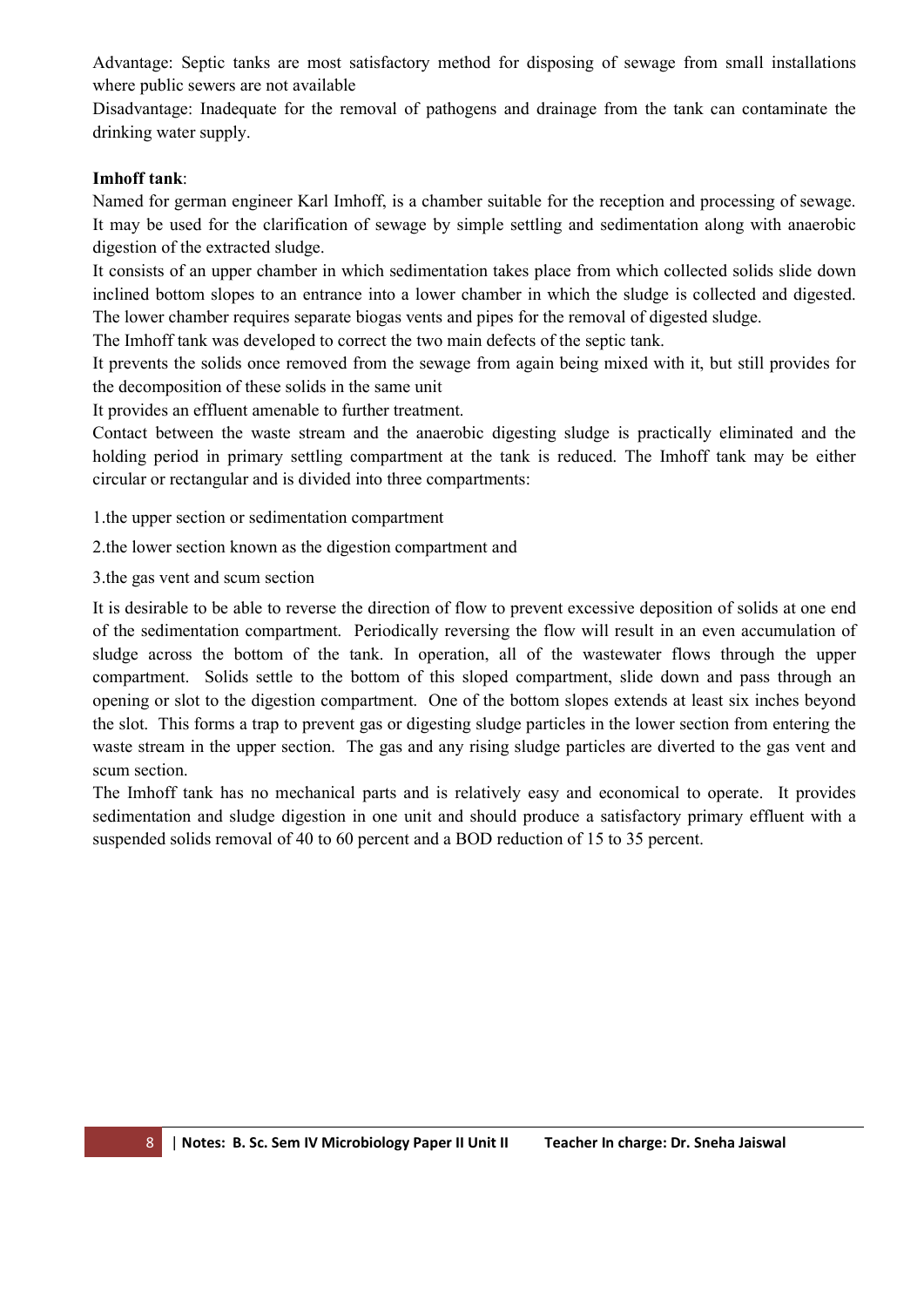

#### **Secondary treatment:**

In this biological degradation occurs in which the remaining suspended solids are decomposed by microorganisms and the number of pathogens is reduced. Effluent from primary treatment usually undergoes In this biological degradation occurs in which the remaining suspended solids are decomposed by microorganisms and the number of pathogens is reduced. Effluent from primary treatment usually undergoes aerobic biological tr stabilization ponds, activated sludge, aerated lagoons, etc.

Two type of sludge digestion:

stabilization ponds, activated sludge, aerated lagoons, etc.<br>Two type of sludge digestion:<br>Fixed film / attached growth' digestion- In this the cells are attached onto a surface as a biofilm and the water is passed over the surface.

Ex: trickling filter, rotary biological contractors, fluidized bed reactors

Dispersed growth digestion- In this the bacterial cells are suspended in the water column in a tank. Ex:stabilization ponds, activated sludge, aerated lagoons ed growth digestion- In this the bacterial cells are suspended in the water column in a tank.<br>ilization ponds, activated sludge, aerated lagoons<br>The aim of biological treatment is to transfer dissolved organic contaminants

soluble form into suspended matter in the form of cell biomass, which can then be subsequently removed by particle-separation processes (e.g. sedimentation). soluble form into suspended matter in the form of cell biomass, which can then be subsequently removed by<br>particle-separation processes (e.g. sedimentation).<br>The most effective biological processes for removing dissolved o

since they are fastest and their products are relatively inoffensive (H2O, CO2). Typically oxygen must be added to the wastewater to support the aerobic process, either through bubbling air into the water or through mixing.<br>Conceptually, the aerobic process can be simplified as:<br>Organic Matter + Bacteria + O<sub>2</sub> → New Cells (B mixing. iological treatments such as- trickling filter, rotary biological contractors, fluidized<br>ion ponds, activated sludge, aerated lagoons, etc.<br>wo type of sludge digestion:<br> $\ln /$  attached growth' digestion- In this the cells a

Conceptually, the aerobic process can be simplified as:

Organic Matter + Bacteria + O<sub>2</sub>  $\rightarrow$  New Cells (Biomass) + CO<sub>2</sub>, H<sub>2</sub>O, NH<sub>3</sub>

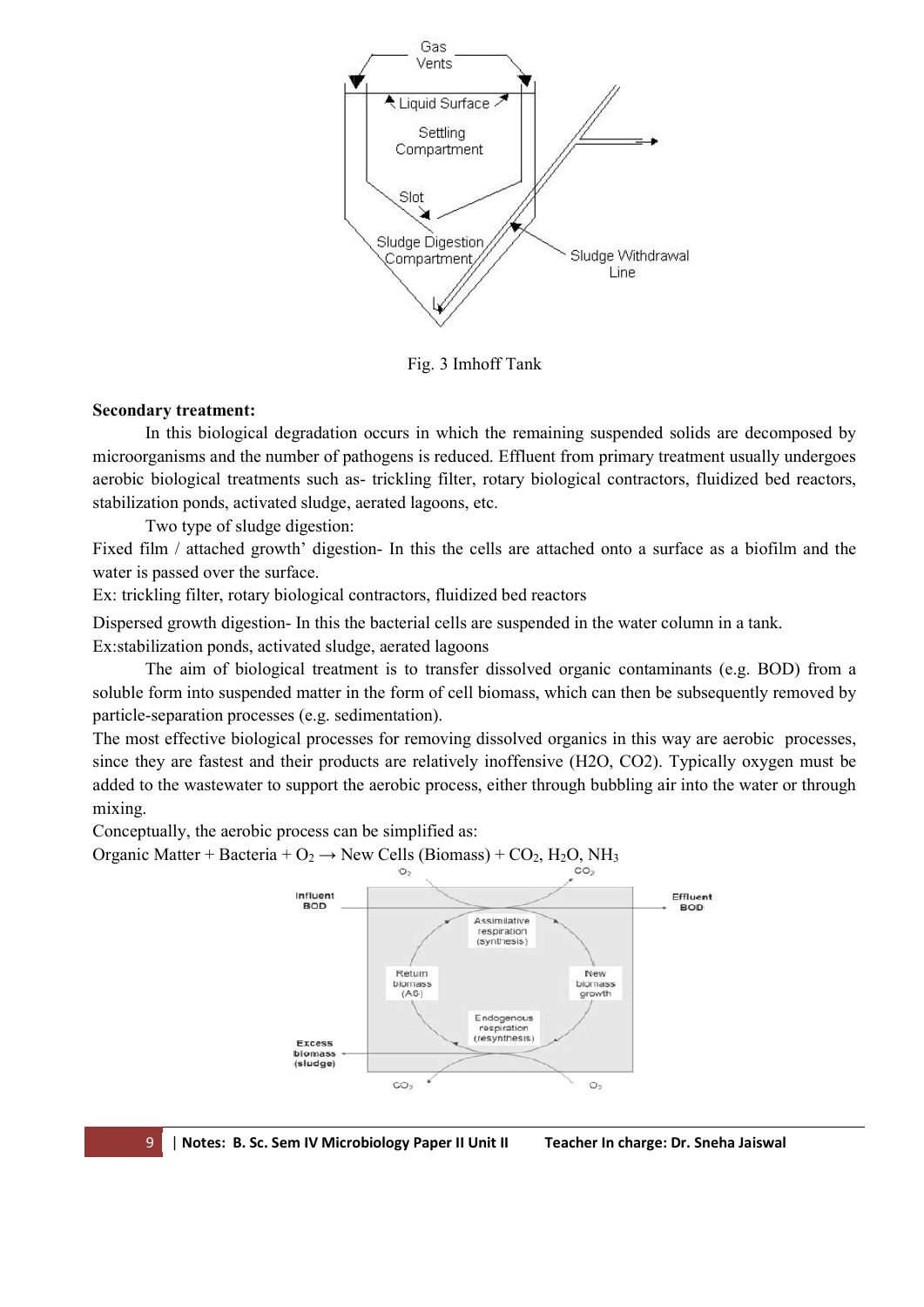### **1) Trickling Filters**

The key components of a trickling filter (Figure5) are:

- 1. A dosing system for applying the wastewater
- 2. A bed of randomly packed solid media
- 3. An under drainage system for collection of the treated effluent
- 4. A ventilation system for supplying oxygen to the filter
- 5. A system for separating the detached biofilm (also called humus) from the treated effluent.



Figure 5. The key components of a trickling filter process.

Wastewater is spread on the media surface and trickles down through the media on which the biofilm is attached. The biological activity of the biofilm is the primary mechanism of removal of dissolved organic matter, more so than filtration / attachment onto the media surface. BOD stabilisation occurs at the film / wastewater interface with a fairly short contact time (20-30 seconds). The process works due to the large surface area of the biofilm on the media surfaces. Because the organisms remain in place attached to the media surfaces, very long sludge ages and high cell masses can be achieved. Conditions in trickling filters are mainly aerobic and the microbial community includes a mixture of bacteria, protozoa, and fungi. The biofilm (zoogleal film ) organisms are attached to the surface and protected by a coating of extracellular polysaccharides (EPS), leading to a very robust, hardy film that can tolerate changing conditions quite well. The biofilm layer is microscopic in thickness (i.e.  $\leq 1$ mm).

Biofilm growth is outwards from the media surface, eventually leading to 'sloughing', due to endogenous decay and anaerobic conditions at the biofilm/media interface. Attachment weakens and the film shears off; the biofilm quickly re- establishes, however. The sloughed biofilm is referred to as 'humus'. The humus is removed from the treated effluent by a clarifier downstream. Humus normally settles well and is often re-circulated to the primary clarifier to serve as a settling aid.

The regular sloughing of the biofilm results in an effluent that is low in BOD but high in SS, therefore the design and operation of the secondary clarifier is critical. Higher loading rates can be used for the secondary clarifier than in activated sludge treatment due to the good settling characteristics of the humus.

Modern trickling filters use synthetic media which are specially designed to have large surface area and porosity and typically made of plastic. Traditional media include crushed stone, typically with 25-100 mm diameter and a maximum 2 m bed depth. Other media include rock, slag, and redwood.

The filter is not submerged, so as to encourage aerobic conditions. Oxygen in the wastewater and air supplied through ventilation allow aerobic conditions to be maintained. The rate of wastewater application must be controlled to avoid flooding the filter bed. The concentration of influent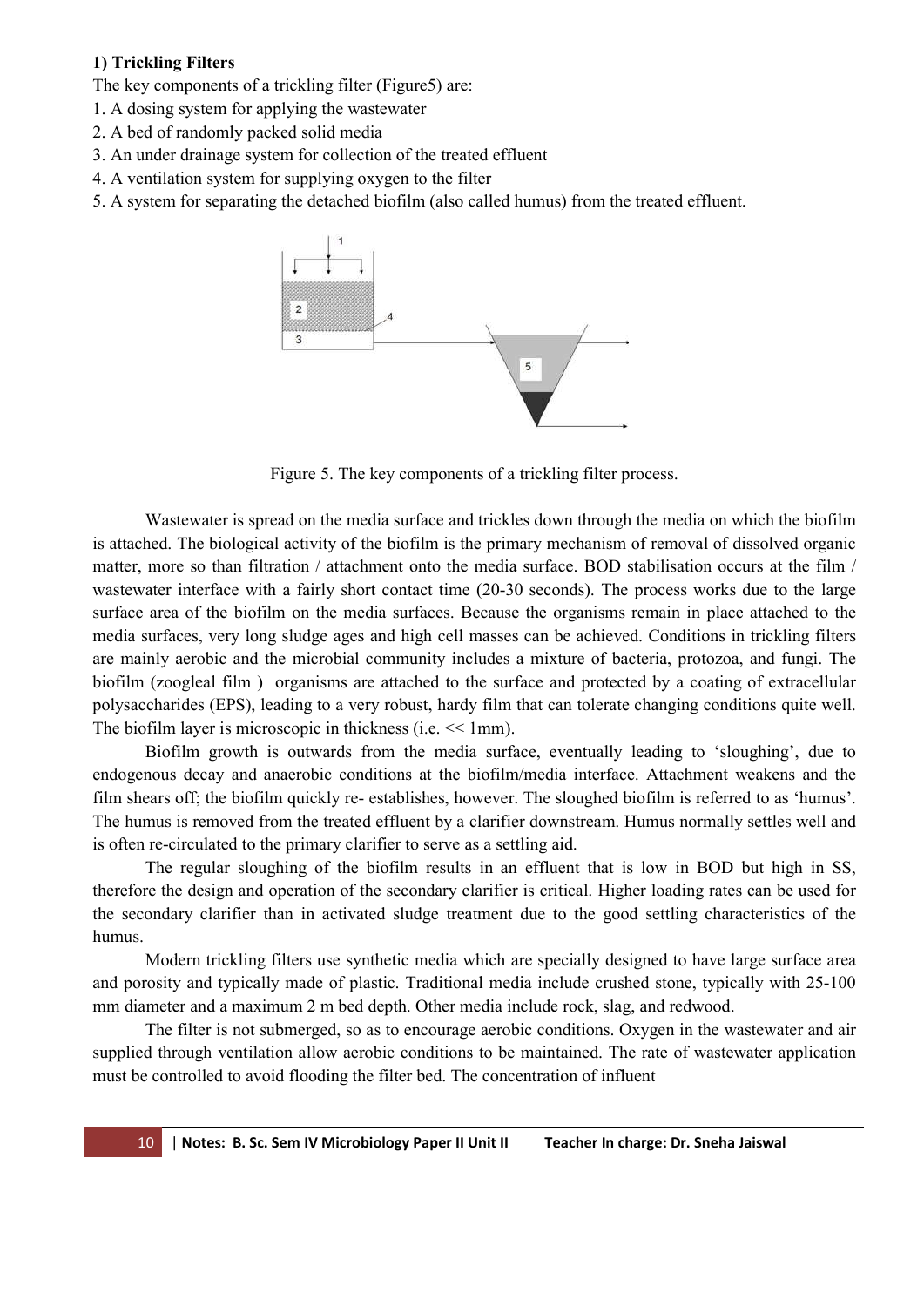substrate must also be well understood in order to avoid too much biological growth and hence plugging of the filter. It is also important to avoid freezing of the filter in winter in cold climates.

A conventional trickling filter plant can achieve a 20:30 effluent (i.e.  $\leq$  20 mg/l of BOD,  $\leq$  30 mg/l of SS) at the organic loading rates between 0.06-0.12 kg BOD per m3 per day or hydraulic loading rates of  $0.25$ -1.2 m<sup>3</sup> per m<sup>2</sup> per day.



Figure 6. Trickling filter process

The advantages of trickling filters are:

- Generally able to meet a 20:30 effluent standard, with nitrification at lower rates
- $\bullet$  No / low power requirements
- Relatively simple operation
- Quiet and does not foam
- Quicker recovery to changes in influent BOD and flow (compared to activated sludge)
- Easier secondary clarifier design due to good settling of humus.

The disadvantages of trickling filters include:

- Higher space requirements than activated sludge
- Possible fly and odor problems
- Possibly clogging problems.

#### **2) Rotating Biological Contactors:**

Rotating biological contactors (RBCs) are another type of attached growth process, consisting of a series of closely packed plastic discs of a shaft, rotating and partially submerged in wastewater. RBCs use the same principles as a trickling filter except now the media rotates and the wastewater is stationary. Rotation of the discs allows alternating contact of the biological film on the disc with the organic matter in the wastewater and then with the oxygen in the air, thereby maintaining aerobic conditions. During the passage in the air or gas space, the liquid drains from the plates or packing and oxygen can diffuse in the remaining thin film of liquid and ultimately reach the biomass itself, and simultaneously  $CO<sub>2</sub>$  can escape. The rotation of the discs also removes excess solids by shearing and maintains the sloughed material in suspension for removal in a downstream clarifier. RBCs are a more intensified process than trickling filters, with higher concentrations of organisms in the biofilm. RBCs can easily achieve a 20:30 effluent, with typically greater than 90% removal of BOD. It should also be remarked that a fully submerged operation is possible in the case of anaerobic operation.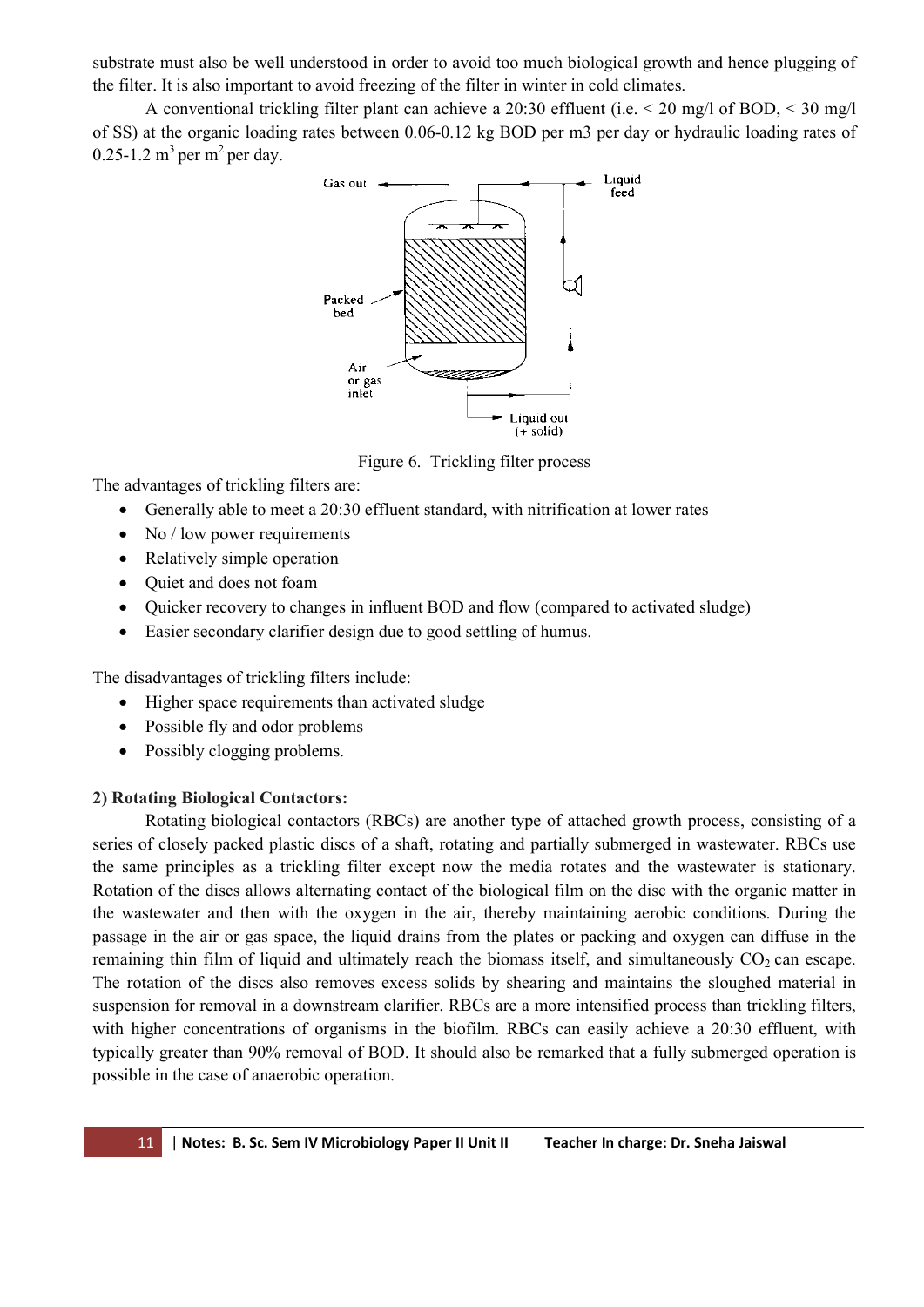The discs are made of wood, metal or plastic. They are typically up to 4 m in diameter and rotate on a shaft up to 7 m long at a rotational speed of 1-2 rotations per minute, with 40% of the discs immersed in wastewater. As with trickling filters, the design of RBCs is based largely on empirical relationships. The key design variables are the media design, the speed of the drive shaft, the trough volume below the discs, and the depth of immersion. A typical loading rate is 3-8 g of BOD per m2 per day, although high rate variations can treat 20+ g of BOD per m2 per day.

Primary sedimentation is critical to RBC operation, to avoid excessive amounts of larger solids settling between the discs and impeding their rotation. Secondary sedimentation is equally important to remove the high concentrations of sloughed biomass from the treated effluent. RBCs can also operate in nitrification / denitrification modes by tailoring the disc immersion ratio and rotational speed.



Figure 7. Rotating biological contactors

The advantages of RBCs include:

- Compact size (small land requirement compared to equivalent treatment by trickling filters)
- Ease of operation
- Low power consumption relative to activated sludge (no need for aeration)
- Usually no need to recycle the sludge.

The disadvantages of RBCs include:

- Must protect from weather (heat, cold, intense sunlight)
- High capital cost
- Potential for mechanical failures.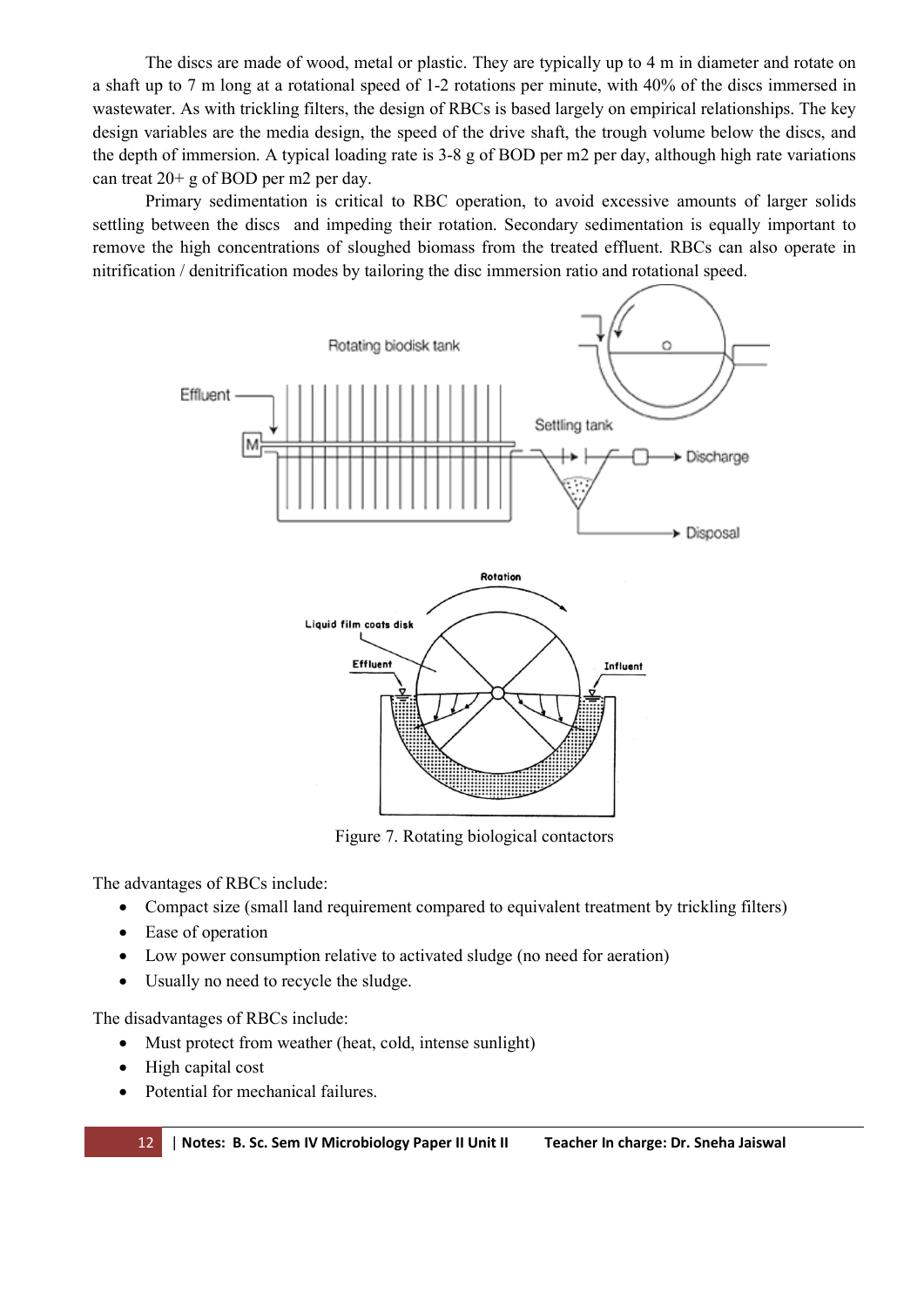#### **Stabilization Ponds or oxidation ponds:**

A stabilization pond or "oxidation pond" as it is often called, is usually a shallow earthen basin of controlled shape, which is designed for treating wastewaters from small communities or industrial plants. The ponds are usually 2 to 4 feet deep, although much deeper ponds have been used quite successfully. Stabilization ponds have been applied singly as part of a treatment scheme or as the sole process, providing complete treatment.

The process involves two major steps in the decomposition of organic matter in wastewater. The carbonaceous matter is first oxidized by the aerobic microorganisms with the formation of carbon dioxide and the inorganic forms of nitrogen and phosphorous. These inorganic forms are then used by algae in their photosynthetic reactions. Photosynthesis is a natural process carried on by green plants in the presence of light. One of the end products of photosynthesis is oxygen which becomes available to the aerobic microorganisms. As a result of the reactions in the ponds, the organics in wastewater are partly oxidized and partly converted to algae cells. Algae has been harvested in some of the locations and used for animal feed as a protein source. Therefore, treatment of wastewater with the production of a useful by-product is possible in stabilization ponds.

Waste stabilization ponds are mainly shallow man-made basins comprising a single or several series of anaerobic, facultative or maturation ponds The primary treatment takes place in the anaerobic pond, which is mainly designed for removing suspended solids, and some of the soluble element of organic matter (BOD5). During the secondary stage in the facultative pond most of the remaining BOD5 is removed through the coordinated activity of algae and heterotrophic bacteria. The main function of the tertiary treatment in the maturation pond is the removal of pathogens and nutrients (especially nitrogen). The stabilization ponds are classified as:

- 1. Anaerobic ponds
- 2. Facultative ponds
- 3. Maturation ponds

#### 1. **Anaerobic ponds**

These units are the smallest of the series. Commonly they are 2-5 m deep and receive high organic loads equivalent to 100 g  $BOD_5/m^3d$ . These high organic loads produce strict anaerobic conditions (no dissolved oxygen) throughout the pond. In general terms, anaerobic ponds function much like open septic tanks and work extremely well in warm climates. A properly designed anaerobic pond can achieve around  $60\% BOD_5$  removal at  $20\degree$ C. One-day hydraulic retention time is sufficient for wastewater with a BOD5 of up to 300 mg/l and temperatures higher than 20°C. Designers have always been preoccupied by the possible odour they might cause. However, odour problems can be minimized in well designed ponds, if the SO42- concentration in wastewater is less than 500 mg/l. The removal of organic matter in anaerobic ponds follows the same mechanisms that take place in any anaerobic reactor.



Fig 8. Anaerobic stabilization pond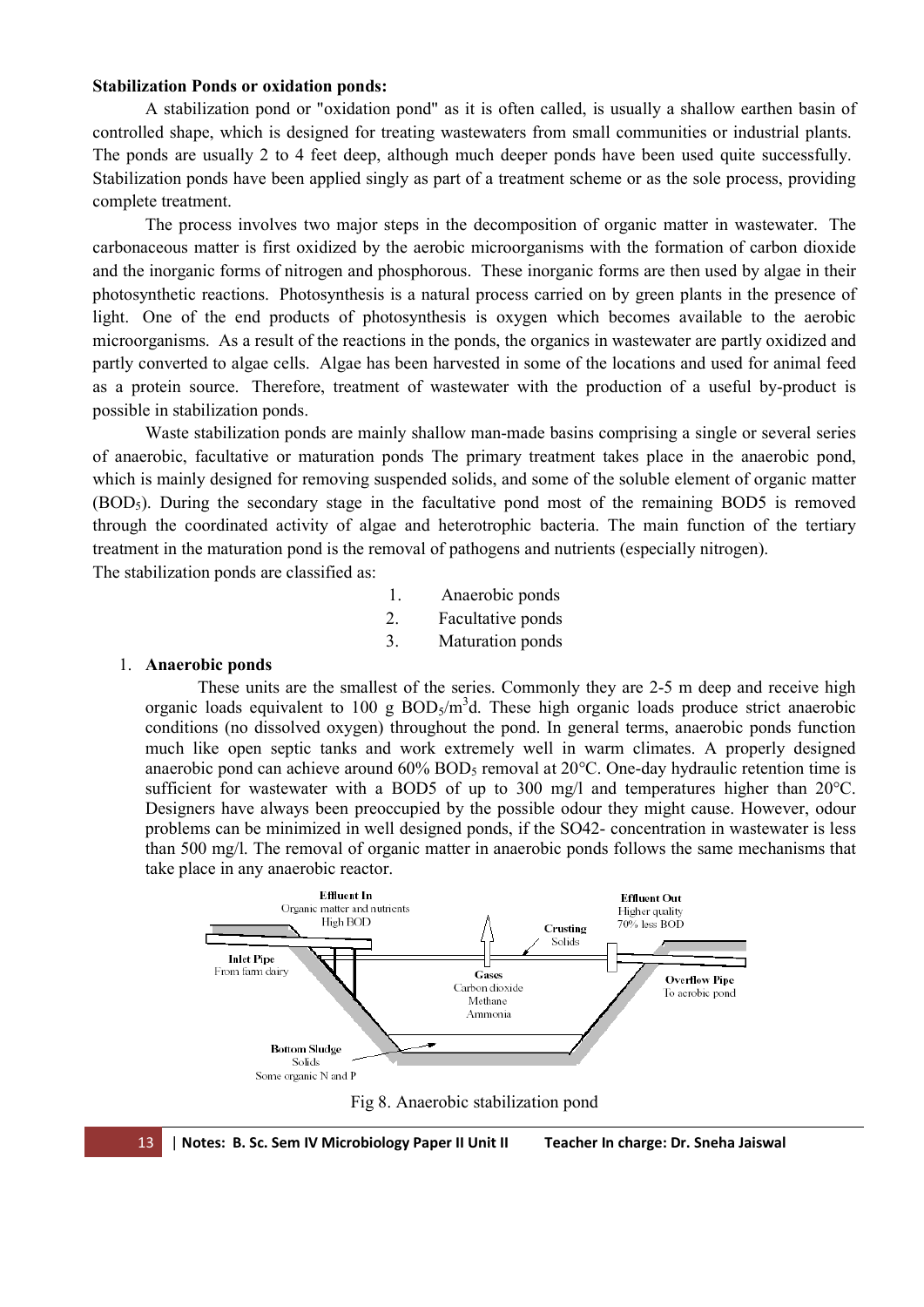#### **2. Facultative ponds**

These ponds are of two types: primary facultative ponds receive raw wastewater, and secondary facultative ponds receive the settled wastewater from the first stage (usually the effluent from anaerobic ponds). Facultative ponds are designed for BOD5 removal on the basis of a low organic surface load to permit the development of an active algal population. This way, algae generate the oxygen needed to remove soluble BOD5. Healthy algae populations give water a dark green colour but occasionally they can turn red or pink due to the presence of purple sulphideoxidising photosynthetic activity. This ecological change occurs due to a slight overload. Thus, the change of colouring in facultative ponds is a qualitative indicator of an optimally performing removal process. The concentration of algae in an optimally performing facultative pond depends on organic load and temperature, but is usually in the range 500 to 2000 & 956 g chlorophyll per litre. The photosynthetic activity of the algae results in a diurnal variation in the concentration of dissolved oxygen and pH values. Variables such as wind velocity have an important effect on the behaviour of facultative ponds, as they generate the mixing of the pond liquid. A good degree of mixing ensures a uniform distribution of BOD5, dissolved oxygen, bacteria and algae, and hence better wastewater stabilization.



Figure 9: Schematic representation of facultative Ponds

#### **3. Maturation ponds**

These ponds receive the effluent from a facultative pond and its size and number depend on the required bacteriological quality of the final effluent. Maturation ponds are shallow (1.0-1.5 m) and show less vertical stratification, and their entire volume is well oxygenated throughout the day. Their algal population is much more diverse than that of facultative ponds. Thus, the algal diversity increases from pond to pond along the series. The main removal mechanisms especially of pathogens and faecal coliforms are ruled by algal activity in synergy with photo-oxidation.

On the other hand, maturation ponds only achieve a small removal of BOD5, but their contribution to nitrogen and phosphorus removal is more significant. A total nitrogen removal of 80% in all waste stabilization pond systems, which in this figure corresponds to 95% ammonia removal. It should be emphasised that most ammonia and nitrogen is removed in maturation ponds. However, the total phosphorus removal in WSP systems is low, usually less than 50%.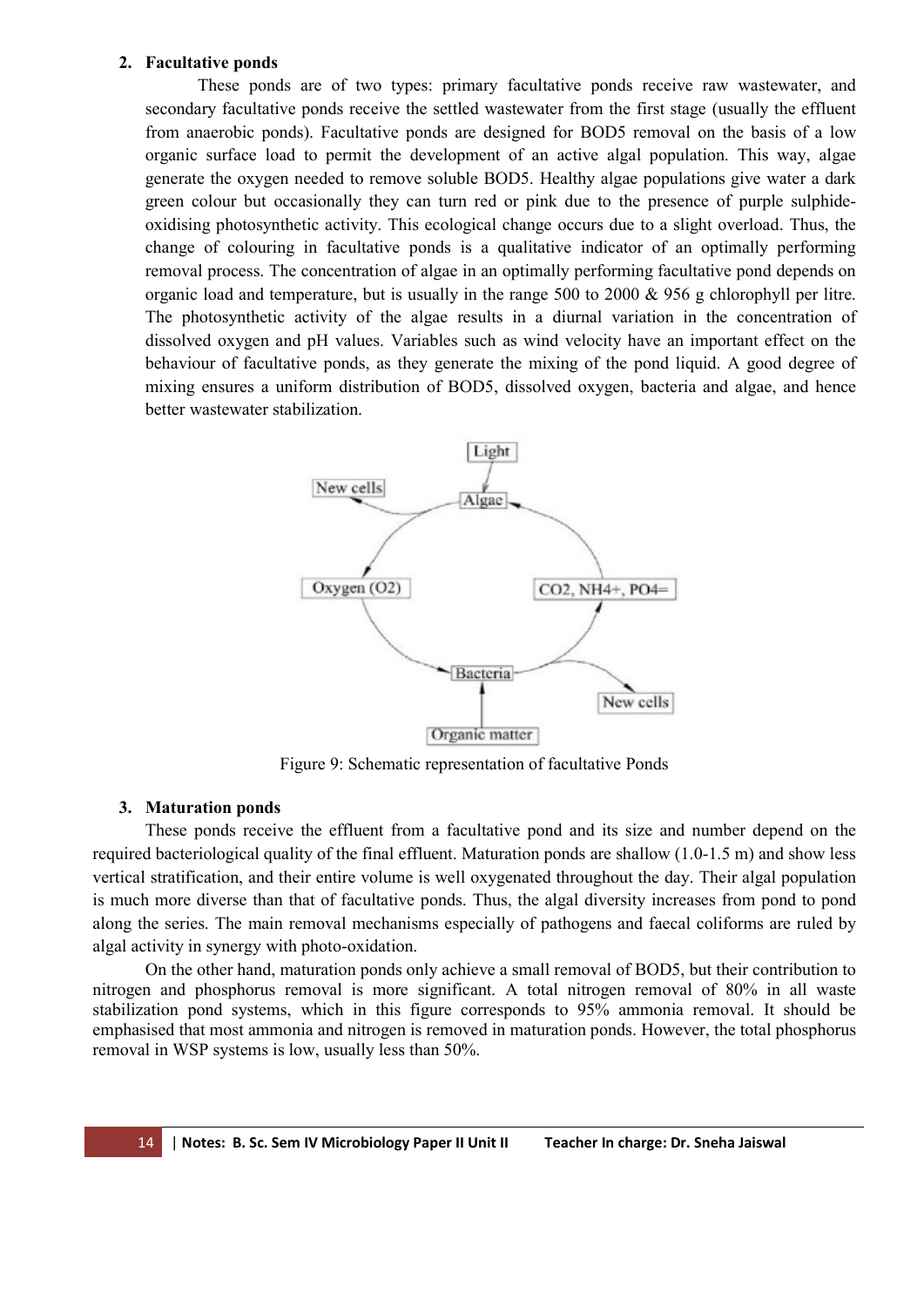

Fig.10 Mutual relationship between pond algae and bacteria



# **Advantages of stabilization ponds**

- -High reduction in pathogens.
- Can be built and repaired with locally available materials.
- Construction can provide short-term employment to local laborers.
- No electrical energy required.
- No real problems with flies or odours if designed correctly.
- -Simplicity in design and construction
- -Low production of biological sludge
- -Simplicity in design and construction<br>-Low production of biological sludge<br>-Low capital, operation and maintenance cost
- -Robust and relatively reliable
- -Less sensitive to shock loading

15 | **Notes: B. Sc. Sem IV Microbiology Paper II Unit II Teacher In charge: Dr. Sneha Jaiswal**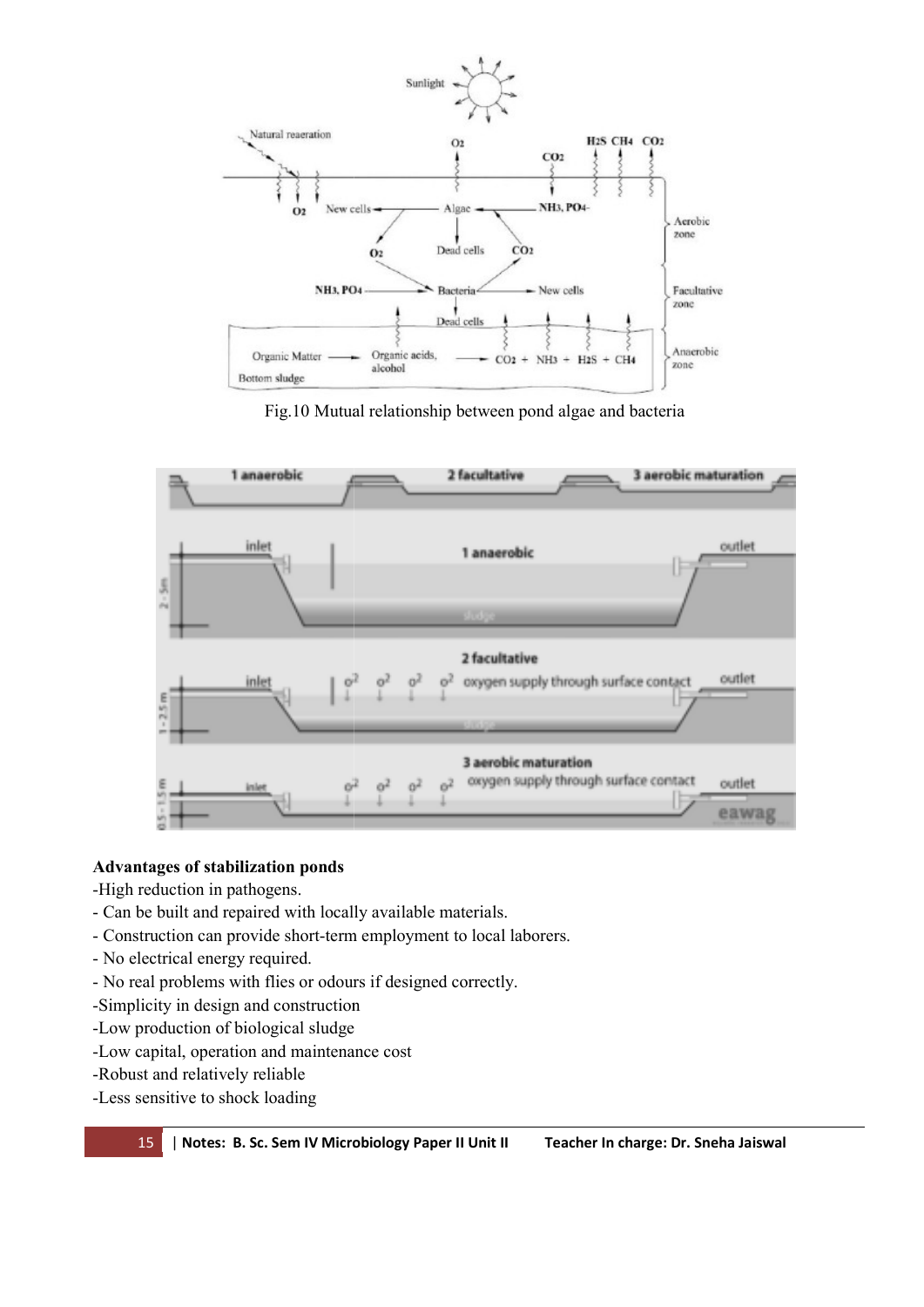#### **Disadvantages/limitations of stabilization ponds**

- Requires expert design and supervision.
- Variable capital cost depending on the price of land.
- Requires large land area.
- Effluent/sludge require secondary treatment and/or appropriate discharge.
- -Sludge accumulation will be higher in cold climates due to reduced microbial activity
- -Mosquitoes and other insects can breed if vegetation is not controlled
- -If not designed properly may cause odour problem
- -Difficult to control or predict ammonia levels in effluent

#### **Activated Sludge System**

An aerobic activated sludge system involves the horizontal flow of materials with recycling of sludge—the active biomass that is formed when organic matter is oxidized and degraded by microorganisms. Activated sludge systems can be designed with variations in mixing. In addition, the ratio of organic matter added to the active microbial biomass can be varied. A low rate system (low nutrient input per unit of microbial biomass), with slower growing microorganisms, will produce an effluent with low residual levels of dissolved organic matter. A high-rate system (high nutrient input per unit of microbial biomass), with faster growing microorganisms, will remove more dissolved organic carbon per unit time but produce a poorer quality effluent.

The combination of waste water and biological mass is commonly known as mixed liquor. In all activated sludge plants, once the waste water has received sufficient treatment, excess mixed liquor is discharged into settling tanks and the treated supernatant is run off to undergo further treatment before discharge. Part of the settled material, the sludge, is returned to the head of the aeration system to re-seed the new waste water entering the tank. This fraction of the floc is called return activated sludge (RAS). Excess sludge is called surplus activated sludge (SAS) or waste activated sludge (WAS).

The activated sludge process involves

- Aerobic digestion
- Anaerobic digestion

**Aerobic digestion** is an extension of the activated sludge aeration process whereby waste primary and secondary sludges are continually aerated for long periods of time. In aerobic digestion the microorganisms extend into the endogenous respiration phase, which is a phase where materials previously stored by the cell are oxidized, with a reduction in the biologically degradable organic matter. This organic matter, from the sludge cells is oxidized to carbon dioxide, water and ammonia. The ammonia is further converted to nitrates as the digestion process proceeds.

Eventually, the oxygen uptake rate levels off and the sludge matter is reduced to inorganic matter and relatively stable volatile solids. The major advantage of aerobic digestion is that it produces a biologically stable end product suitable for subsequent treatment in a variety of processes. Volatile solids reductions similar to anaerobic digestion are possible.

**Parameters:** Some parameters affecting the aerobic digestion process are: (1) rate of sludge oxidation, (2) sludge temperature, (3) system oxygen requirements, (4) sludge loading rate, (5) sludge age, and (6) sludge solids characteristics.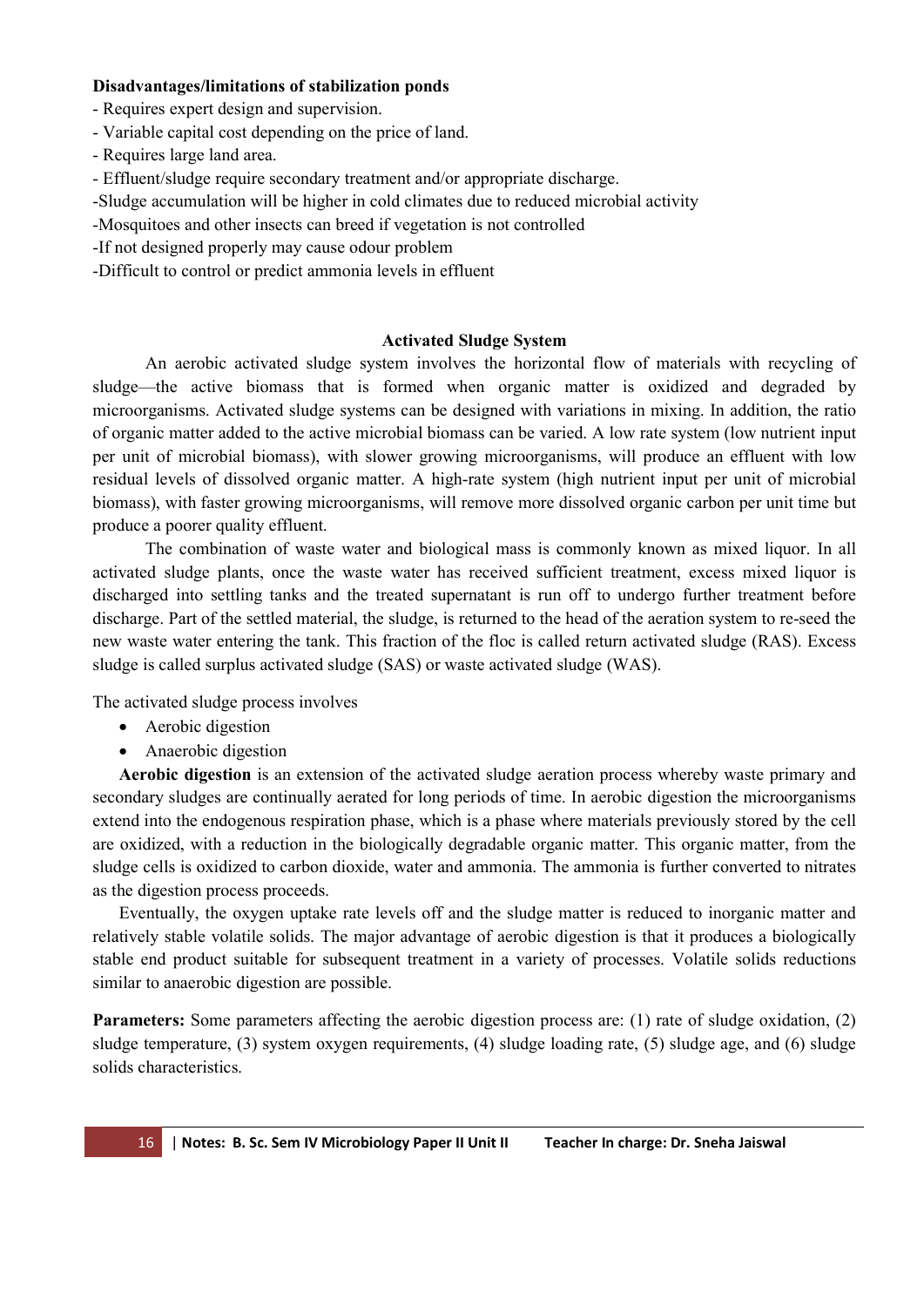**Design:** Aerobic digestion has been applied mostly to various forms of activated sludge treatment, usually "total oxidation" or contact stabilization plants. However, aerobic digestion is suitable for many types of municipal and industrial wastewater sludges, including trickling filter humus as well as waste activated sludges. Any design for an aerobic digestion system should include: an estimate of the quantity of sludge to be produced, the oxygen requirements, the unit detention time, the efficiency desired, and the solids loading rate.



Fig. 11 Activated sludge process in aerobic sludge digester

**Air Requirement:** A dissolved oxygen concentration of 1 to 2 ppm should be maintained in the aerobic digestion tanks.

**Tank Design:** Aerobic digestion tanks are normally not covered or heated, therefore, they are much cheaper to construct than covered, insulated, and heated anaerobic digestion tanks. In fact, an aerobic digestion tank can be considered to be a large open aeration tank. Similar to conventional aeration tanks, the aerobic digesters may be designed for spiral roll or cross roll aeration using diffused air equipment. The system should have sufficient flexibility to allow sludge thickening by providing supernatant decanting facilities.

The advantages most often claimed for aerobic digestion are:

- A humus-like, biologically stable end product is produced.

- The stable end product has no odors, therefore, simple land disposal, such as lagoons, is feasible.

- Capital costs for an aerobic system are low, when compared with anaerobic digestion and other schemes.

- Aerobically digested sludge usually has good dewatering characteristics. When applied to sand drying beds, it drains well and re-dries quickly if rained upon.

- The volatile solids reduction can be equal to those achieved by anaerobic digestion.

- Supernatant liquors from aerobic digestion have a lower BOD than those from anaerobic digestion. Most tests indicated that BOD would be less than 100 ppm. This advantage is important because the efficiency of many treatment plants is reduced as a result of recycling high BOD supernatant liquors.

Disadvantages:

The major disadvantage associated with aerobic digestion is high power costs.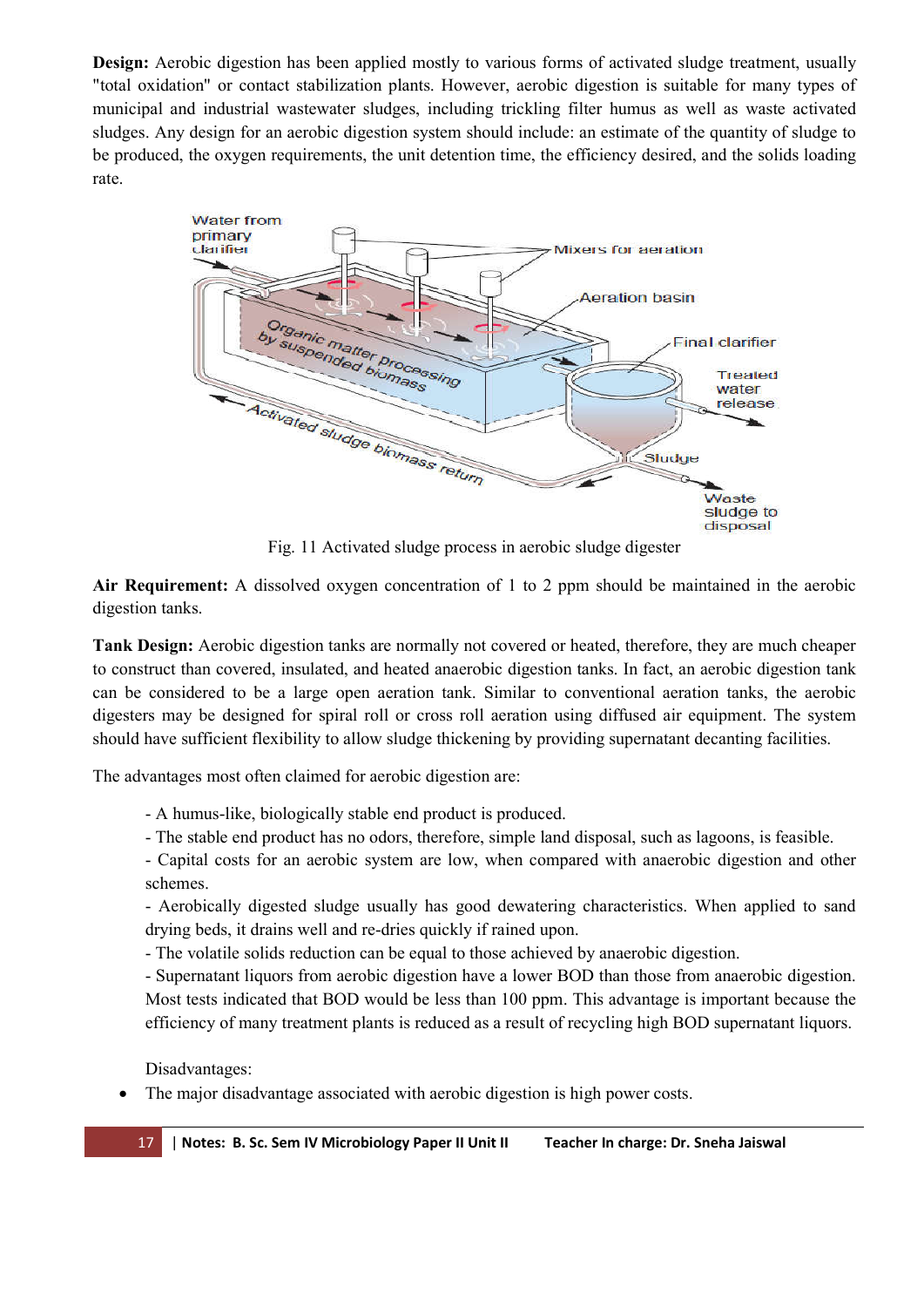Some sludges do not dewater easily by vacuum filtration after being digested aerobically. Two other minor disadvantages are the lack of methane gas production and the variable solids reduction efficiency with varying temperature changes.

#### **Anaerobic sludge digestion:**

The purpose of the anaerobic process is to convert sludge to end products of liquid and gases while producing as little biomass as possible. The process is much more economical than aerobic digestion. Anaerobic digestion is accomplished in following four stages:

- 1. Hydrolysis: large polymers are broken down by enzymes.
- 2. Fermentation: Acidogenic fermentations are most important, acetate is the main end product. Volatile fatty acids are also produced along with carbon dioxide and hydrogen.
- 3. Acetogenesis: Breakdown of volatile acids to acetate and hydrogen.
- 4. Methanogenesis: Acetate, formaldehyde, hydrogen and carbon dioxide are converted to methane and water.

An anaerobic sludge digester is designed to encourage the growth of anaerobic bacteria, particularly the methane producing bacteria that decreases organic solids by reducing them to soluble substances and gases, mostly carbon dioxide and methane. The sludge that remains is relatively stable and inert. From 50% to 60% of the organics are metabolized with less than 10% converted to biomass.

The anaerobic process is made up of two basic types of bacteria. The acid formers and the methane formers. The acid formers are facultative and anaerobic bacteria and include organisms that solubilize organic solids through hydrolysis. Soluble products are then fermented to acids and alcohols of low molecular weight. The methane formers are strict anaerobics that convert acids and alcohol along with hydrogen and carbon dioxide to methane.

Stability of the anaerobic process is difficult to maintain because a balance favorable to several microbial populations is necessary. The methane producers are the most sensitive to conditions. They may be affected by change in the pH of the digesting sludge. Each species is limited to the use of a few compounds, mostly alcohols and organic acids. The rugged nature of the acid formers and the sensitive nature of the methane formers creates a bio system that is easily upset.